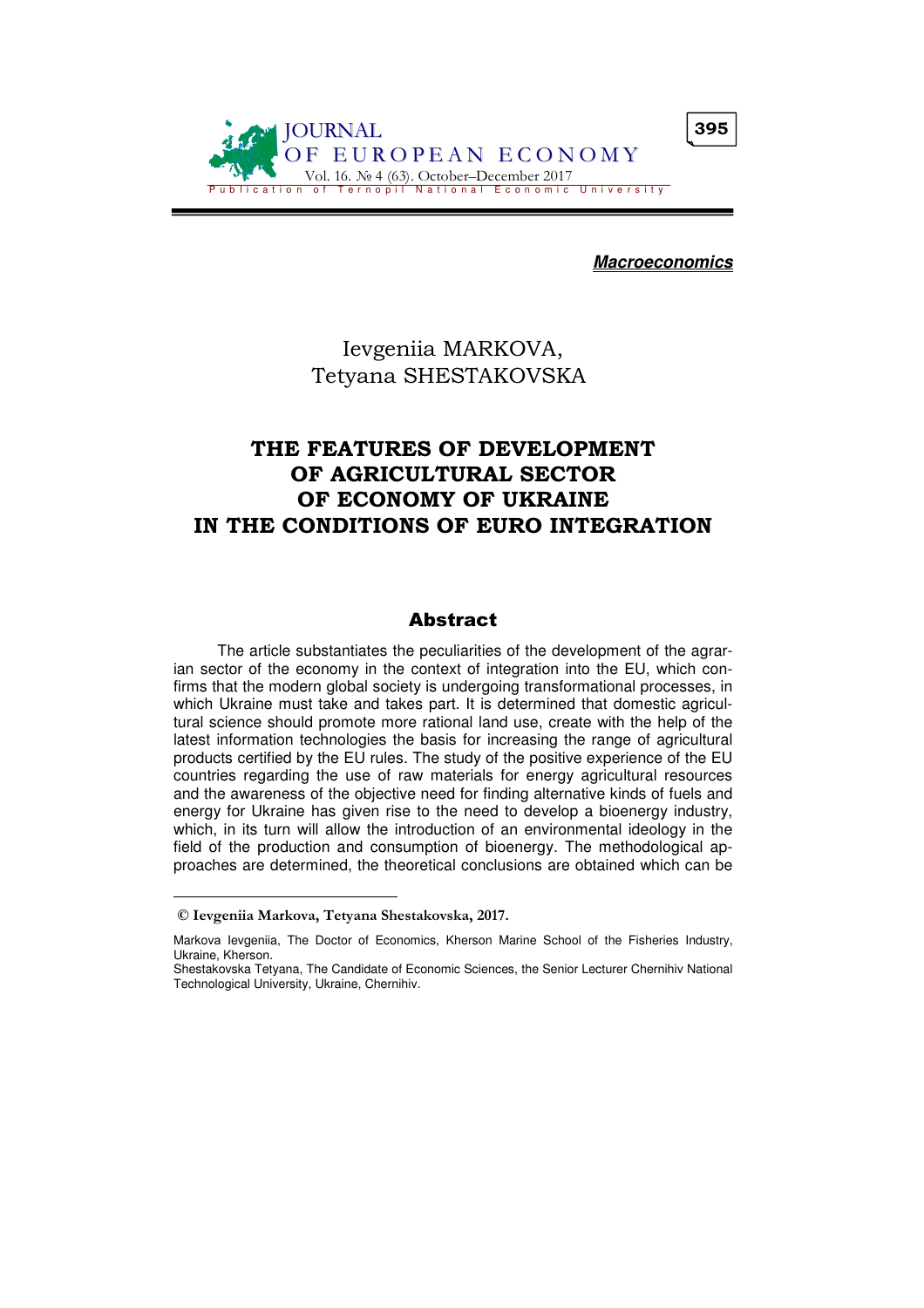

I e v g e n i i a Marko v a , T e t y a n a S h e s t a k o v s k a The features of development of agricultural sector of economy of Ukraine in the conditions of euro integration

used in the process of development of the strategy of agricultural development of Ukraine in the conditions of European choice while preserving its own identity.

## Key words:

Agrarian sector, agroscience, agroecology, bioenergy, eurointegration, ecologically clean products, export, socioecological and economic policy.

**JEL:** О 52, Q 18.

**Problem setting.** The development of integration at the European level is a modern sign of progressive changes in the agrarian sector and a relatively new direction in the research of the national agrarian science. The European landmarks provide the agrarian sector with an appropriate vector of development and open up new opportunities for the revival of agriculture, create additional comparative advantages in the agro-food market in the conditions of globalization of the economy. In order to successfully solve the problems of European integration, the agrarian sector of Ukraine's economy has sufficient prerequisites: a rich natural resource and export potential, a significant human capital, a gradually growing investment attractiveness, a preserved pattern of rural life and centuries-old traditions of agriculture. Consequently, the level of readiness of the domestic agrarian sector of the economy to the conditions of European integration, as compared to the countries which joined the EU in the last wave of expansion, testifies that similar transformational changes in our country did not take place, which has caused the urgency of this article.

#### The analysis of the recent research and publica-

**tions.** The works by national economists-agrarians: V. Andriychuk, O. Borodina, V. Vlasova, Yu. Gubenya, S. Demyanenko, V. Zinovchuk, S. Kvasha, I. Kyrylenko, Yu. Lopatinsky, O. Mogylny, T. Ostashko, B. Paskhaver, P. Sabluk, O. Shubravskaya, G. Cherevko, V. Yurchyshin are devoted to research of con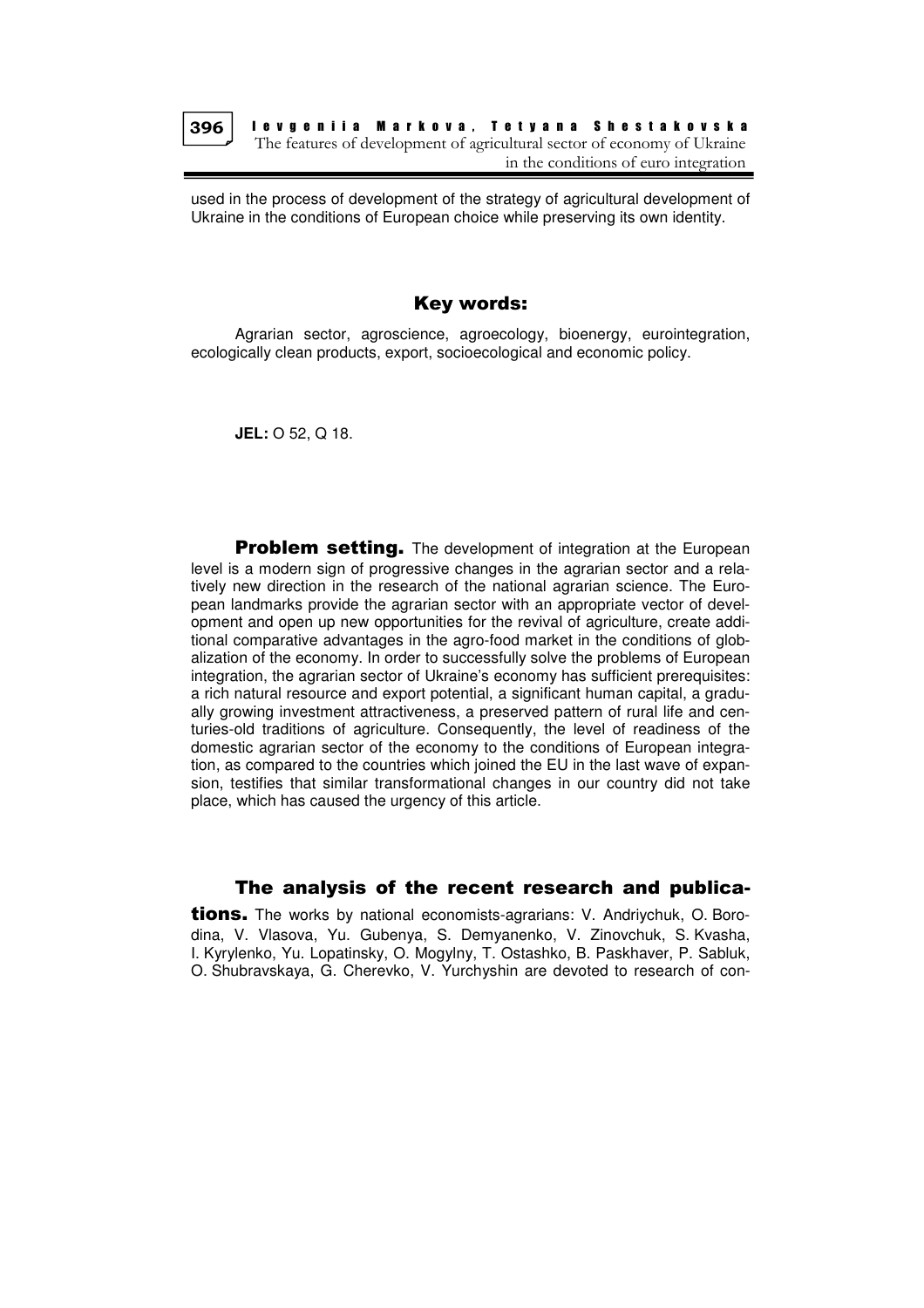crete directions of integration of the agrarian sector of economy in conditions of its reform, structural adjustment and the formation of priorities of European integration which allows to form a system of knowledge on the Eurointegration perspective of the domestic agrarian sector of economy.

The issues of the development of the agrarian sector of Ukraine's economy in the conditions of globalization and European integration are devoted to the works of such leading scientists as: V. Ya. Ambrosova, O. A. Bilovodskaya, O. D. Gudzinskaya, I.Yu. Gryshova, T. M. Gnatyeva, O.M. Halytsky, A.D Dibrova, S. M. Kvasha, T.M. Lozynskaya, O.B. Naumova, O. V.Mityay, S.S. Stoyanova-Koval, B.O. Yazlyuk and others. Such contemporary scholars as O. Veklych, T. Kovalevskaya, O. Kolenov, O. Ostroverh and others have devoted their publications to the contemporary problems of environmental protection and determined the directions of the formation and implementation of the state ecological policy of Ukraine, in the context of European integration as well.

The identification of the unexplored parts of the

**general problem.** Despite the wide range of trends in the study of peculiarities of the development of the agrarian sector of Ukraine's economy in the context of globalization and European integration, the works of these scholars practically did not reflect the issue of development of theoretical and methodological approaches and organizational and practical principles of innovation activities of enterprises of Ukraine in order to adapt them to changing environment conditions. The issues regarding the formation of trends in the transformation of the state ecological policy in the conditions of European integration of Ukraine remain insufficiently researched.

Setting objectives. The determination of the directions of transformation of the state policy in the conditions of European integration in the context of ensuring the ecological safety of the agrarian sector of the national economy.

**Presenting the essential material.** In order to successfully solve the problems of European integration, the agrarian sector of Ukraine's economy has sufficient prerequisites: a rich natural resource and export potential, a significant human capital, a gradually growing investment attractiveness, a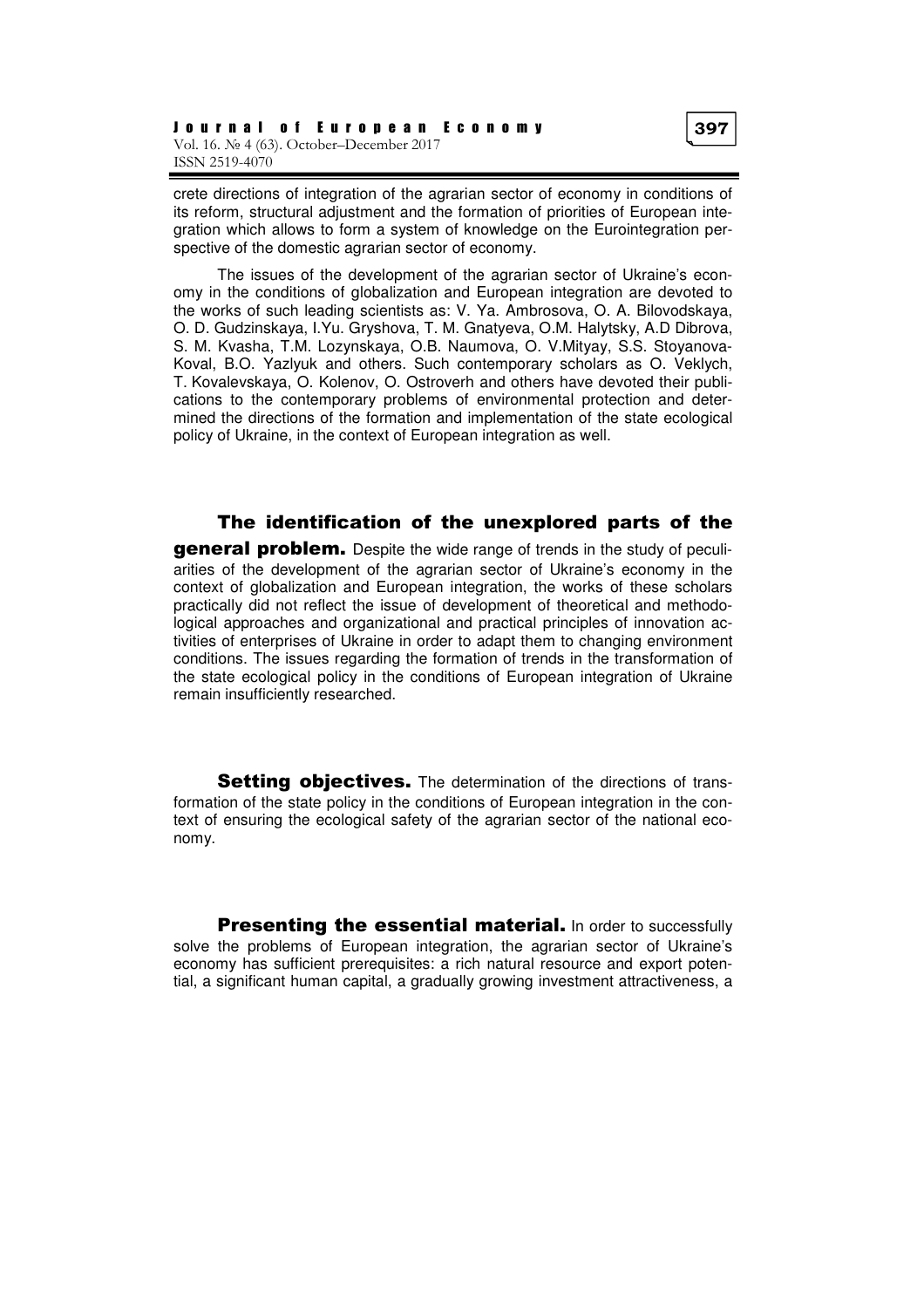

I e v g e n i i a Markova, T e t y a n a S h e s t a k o v s k a The features of development of agricultural sector of economy of Ukraine in the conditions of euro integration

preserved pattern of rural life and centuries-old traditions of developing agriculture. In this context, the research and scientific understanding of the experience of creating the European agrarian model will contribute to the implementation of structural reforms in the field of agriculture and increase the level of competitiveness of agri-food products in the European and world markets (A. N. Kolenov, 2014, p. 108–113).

The evaluation of the main political, economic, social, environmental, scientific, technical, educational, professional factors of the model of the European integration, which analysis gives reasons to consider the integration process in the agricultural sector of the economy not as a one-time change in the quality of socio-economic environment, but as a complex and permanent process, directed to macroeconomic stabilization, creation of a favorable investment climate, development of competition, the improvement of labor quality, the diversification of rural economy of the price equilibrium of the agrarian market and stable funding (I. Yu. Gryshova, O. V. Mityaj, T. M. Gnatjeva, 2016, p. 25–35).

The purpose of the agrarian European integration is to combine the agrarian potentials of the member states (first of all, their agrarian markets and economic actors) with the subsequent modernization of agriculture and ensuring economic efficiency through mutual responsibility for the final results at all stages of agrarian cooperation and mutual interest of all participants of the integration process in a high level of food security of the countries-members of the association.

The folliwing basic principles of the process of European integration in the agrarian sector, are allocated: 1) the food security and sustainability of development; 2) efficiency and competitiveness; 3) the unity of purposeful and valuable rationality of the behavior of participants used by the countries-integrators in view of the existing natural-biological and socio-economic conditions of the functioning of the agricultural sector (The Law of Ukraine «On the main principles (strategy) of the state environmental policy of Ukraine for the period till 2020»; T. O. Zinchuk, 2007, Issue. 225, p. 595–603).

The modern principles of European integration in the agrarian sector of the economy represent an organic system and add certainty as for ensuring the sustainability of its development, allow to solve specific problems of the industry for a certain period of time, promote the creation of competitive environment, taking into account the interconnection of exogenous and endogenous factors.

Joining the EU gives the opportunity to use the communitarian mechanism for solving the problems of agricultural development, creates the necessary conditions for increasing the effect of integration measures and stimulates economic growth. But it would be wrong to assert that the benefits of integration are immediate and are obtained automatically by all countries without exception. Summarizing the main achievements and losses of the CEE countries as a result of the influence of the EUSAP on them, made it possible to highlight the most important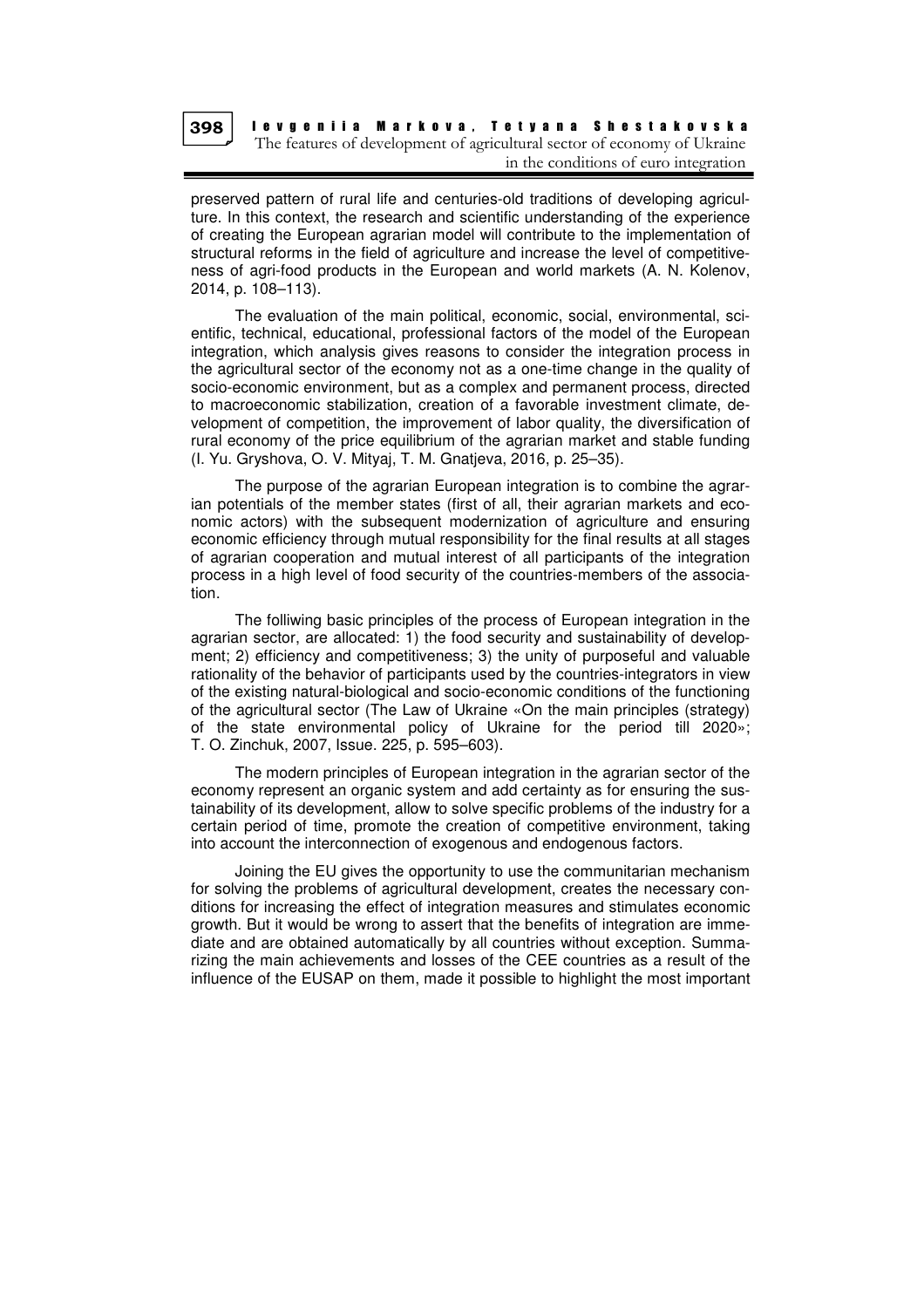At the forefront is the target setting for multifunctional agriculture, leaving it beyond the exclusive production of agricultural products.

Under the influence of changes in the period of full membership in the countries of the new wave of the EU, an appropriate social policy is formed. The traditional approach to social aspects consisted mainly in the formation of the labor market. The social sphere in general was presented only as a consumer of material and financial resources. With joining the EU, an important role in shaping the «protective social package» is given to agrarian policy implemented through social protection instruments.

The European perspective is an effective tool for reforming socioeconomic relations in the agricultural sector. It is desirable to implement the processes of adaptation of domestic agriculture to the conditions of the EU taking into account national components. In order to do this, it is important not to copy the achievements attained by the EU countries, but to find those priorities whose development can be guaranteed by synergetic and cumulative effects in the economic and social spheres of the agrarian economy.

Since the main criterion for providing public goods is the welfare of the population, in the field of state regulation it is advisable to focus on the priorities laid down in the latest reforms of the EUSAP. The relevant measures within the framework of this reform fully satisfy the interests of the population as a taxpayer, who, by investing in agriculture, expects to receive some public benefit from it.

The analysis of conducting business in the EU countries shows that agriculture is based mainly on family-type farms. Such a legal form of organization of agricultural enterprises corresponds to the specifics of agriculture as much as possible, providing in one person the functions of the land owner, employee and manager.

Within the framework of the current legislation in Ukraine there are various organizational and legal forms of agrarian business that are not adapted to the existing ones in the EU.

The further development of the market and entrepreneurial environment in the agrarian sector of the economy should be shaped in the context of taking into account both the benefits of large-scale enterprises and the increase of the competitiveness of medium-sized farms, which requires an appropriate institutional environment.

The agrarian policy of the state should be aimed at supporting the forms of management that allow the fullest use of existing potential both for ensuring food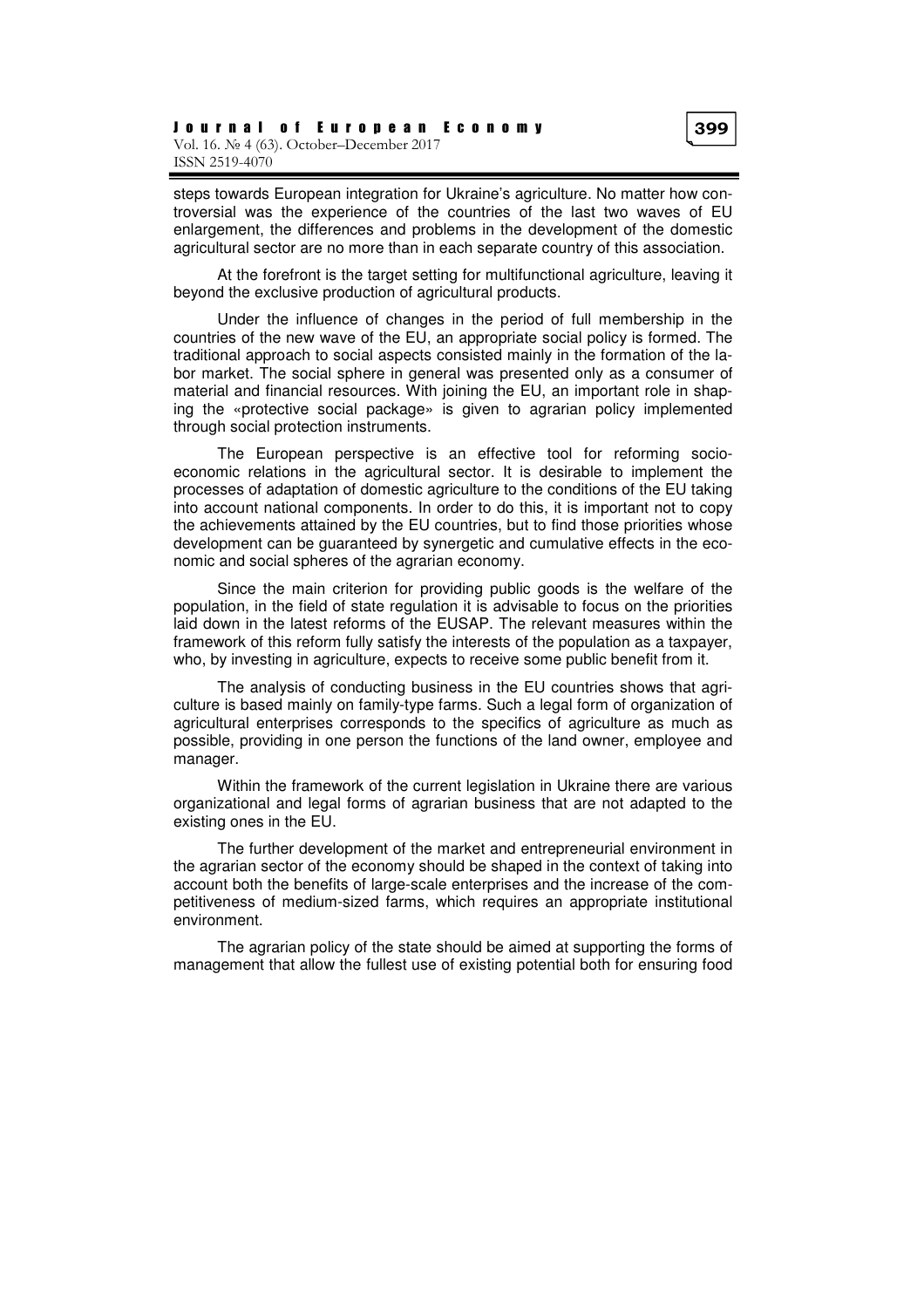

security, and for sustainable development of rural areas and supporting rural lifestyles (Ie.Yu. Markova, 2016, p. 70–86.).

The harmonization of the standards of the quality and safety of agricultural products with the requirements of the COP and the EU legislation is necessary. Harmonized standards for a domestic agricultural commodity producer are the only way to withstand the competition in the foreign market. The conducted studies indicate a low level of management system the quality of agro-food products and make it possible to reveal the main reasons for such a situation. The most important are the following: the existence of technical barriers; the uncertainty of approaches to strategic management of the system of managing the quality and the provision of appropriate methods for improving the safety of agri-food products.

The solution of the above mentioned problems is complicated due to the functioning of a complex, non-transparent, three-level standardization system in Ukraine. In order to have concrete bases for their implementation, integration and coordination of actions of all stakeholders involved in this process, strengthening of state supervision and control throughout the food chain; environmentalization of agrarian production are necessary. Ignoring the ecological factor in the agrarian reforms in Ukraine has led to a violation of the parity of economic, social and environmental interests that underlie the strategy of sustainable development. Compared to the EU, ecological agriculture has not been properly promoted in our country.

It is necessary to form the system of ecological agriculture in the medium term, which should meet the needs of the domestic market, taking into account the features of the European model of environmentalization of the industry. Since the organic production is not profitable and it is necessary to use high-value marketing measures for its development and support, we assume that in the shortterm prospects, the traditional importers of organic products will take the leading position in the market.

The development of overseas markets for environmentally friendly products is a real but long-term prospect for Ukraine. First of all, the system of public administration in this area should promote the development of the ecological direction in agriculture through the support of scientific development, harmonization of standards, development of technological and organizational regulations, as well as the state programs of ecologization with the provision of financial support. As a long-term perspective, taking into account the peculiarities of the European agrarian model, the strategy of ecologization of agrarian production is proposed; the formation and development of bioenergy markets.

With a positive example of the EU countries regarding the use of raw materials for energy agricultural resources and being aware of the objective need of searching for alternative kinds of fuels and energy for Ukraine, it is proposed to develop a bioenergy sector based on a rapeseed raw material base. This, in its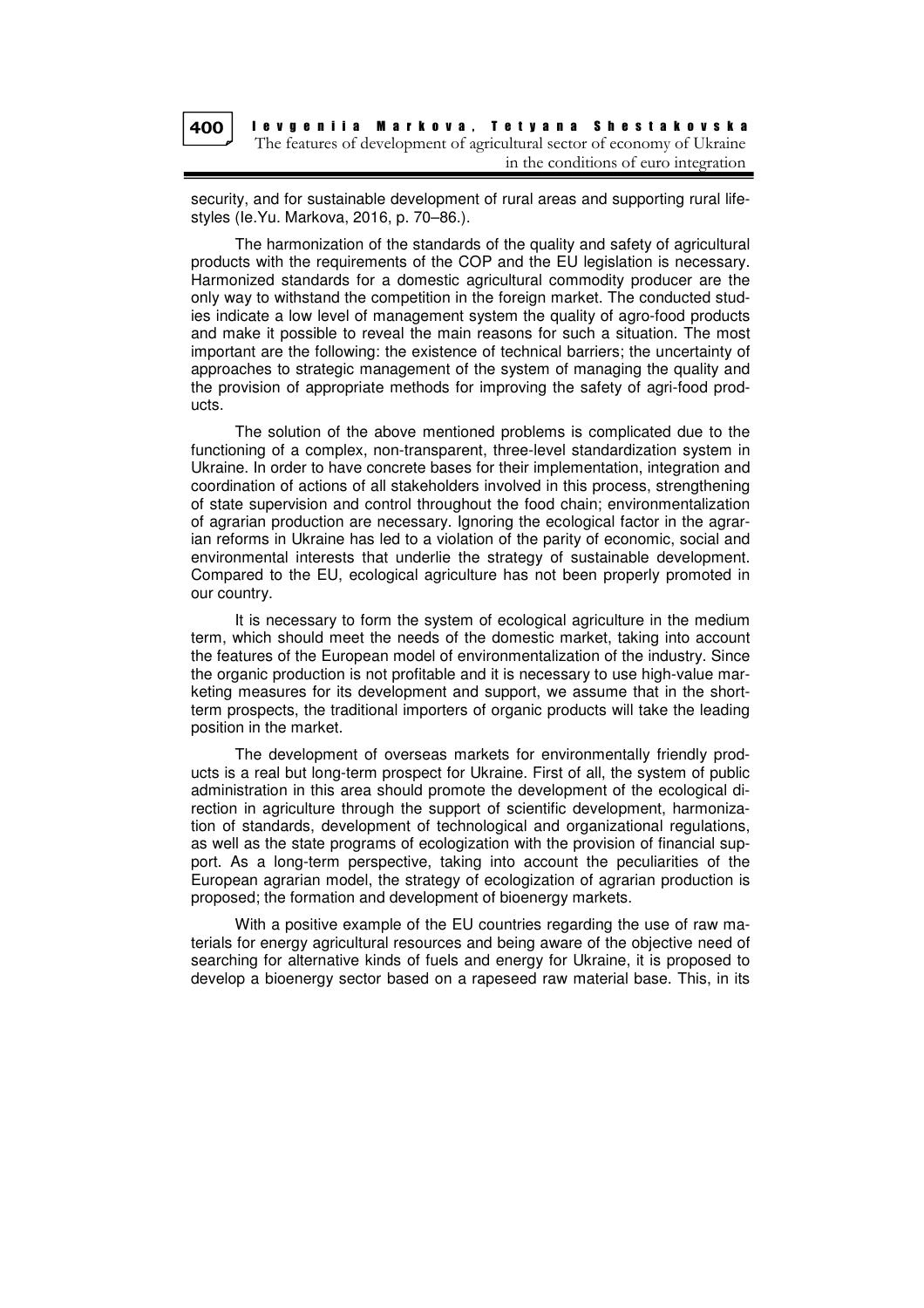turn, will allow the export of raw materials to be suspended and actually introduce an ecological ideology in the field of production and consumption of bioenergy.

The task of introducing an ecosystem approach to management activities and adapting the Ukrainian legislation in the field of environmental protection to the requirements of the EU directives is crucial in the year 2020.

The ecological legislation of Ukraine and the EU is significantly different, and their comparison points to certain shortcomings in the structure of the Ukrainian legislation, namely: the absence of such sections as: waste management, the control of the industrial pollution and risk management, chemicals and genetically modified organisms, noise from cars and the mechanisms that exist in the framework of the EU legislation (Ie. Yu. Markova, 2016, p. 70–86).Therefore, the main areas in which the approximation of the environmental legislation of Ukraine with the legislation enshrined in the environmental directives and legal acts of the EU is necessary: 1. Horizontal legislation (the assessment of the environmental impact, environmental information). 2. The quality of atmospheric air (the emissions from stationary and mobile sources, air quality standards, production control (ozone-depleting substances, the sale and use of hazardous chemicals) 3. Waste (waste processing and disposal, special waste (waste petroleum products, packaging materials, accumulators, (sludge, spent lubricating oils, batteries), hazardous waste (transportation, export, import)) 4. The quality of water (city waste water (domestic, industrial), water policy, surface water (waber for swimming water and fishing anderground and drobking water) 5. Wildlife (the natural environment of the existence of wild flora and fauna (birds, the protection of forests from atmospheric pollution and fires), the trade in species of wild plants and animals 6. The control of industrial pollution, the control of risk from accidents (the integrated prevention of emissions, discharges and waste, the control of industrial risk, environmental safety, the system of ecological management and audit, the control of production (environmental labeling). 7. Chemicals and genetically modified organisms (chemical testing and the notification of chemicals (classification, packaging, marking), the use of genetically modified organisms, the control of production (asbestos, detergents), transportation, export, the import of hazardous substances 8. The level of noise (vehicles, machinery, mechanisms, appliances and construction equipment) 9. Nuclear safety and radiation protection (safety standards (health care of personnel and population), the transportation of radioactive substances and waste, the control of provisions. The priority actions to harmonize the environmental legislation of Ukraine with the requirements of the European Union include the following: the development and approval of new laws, in particular on the areas of emergency ecological situations, ecological insurance, fisheries, flora, ecological (natural and technological) safety; recreational zones, resorts, health-improvement zones and zones with special conditions of nature use, the Ecological Code, the laws on environmental information, environmental education.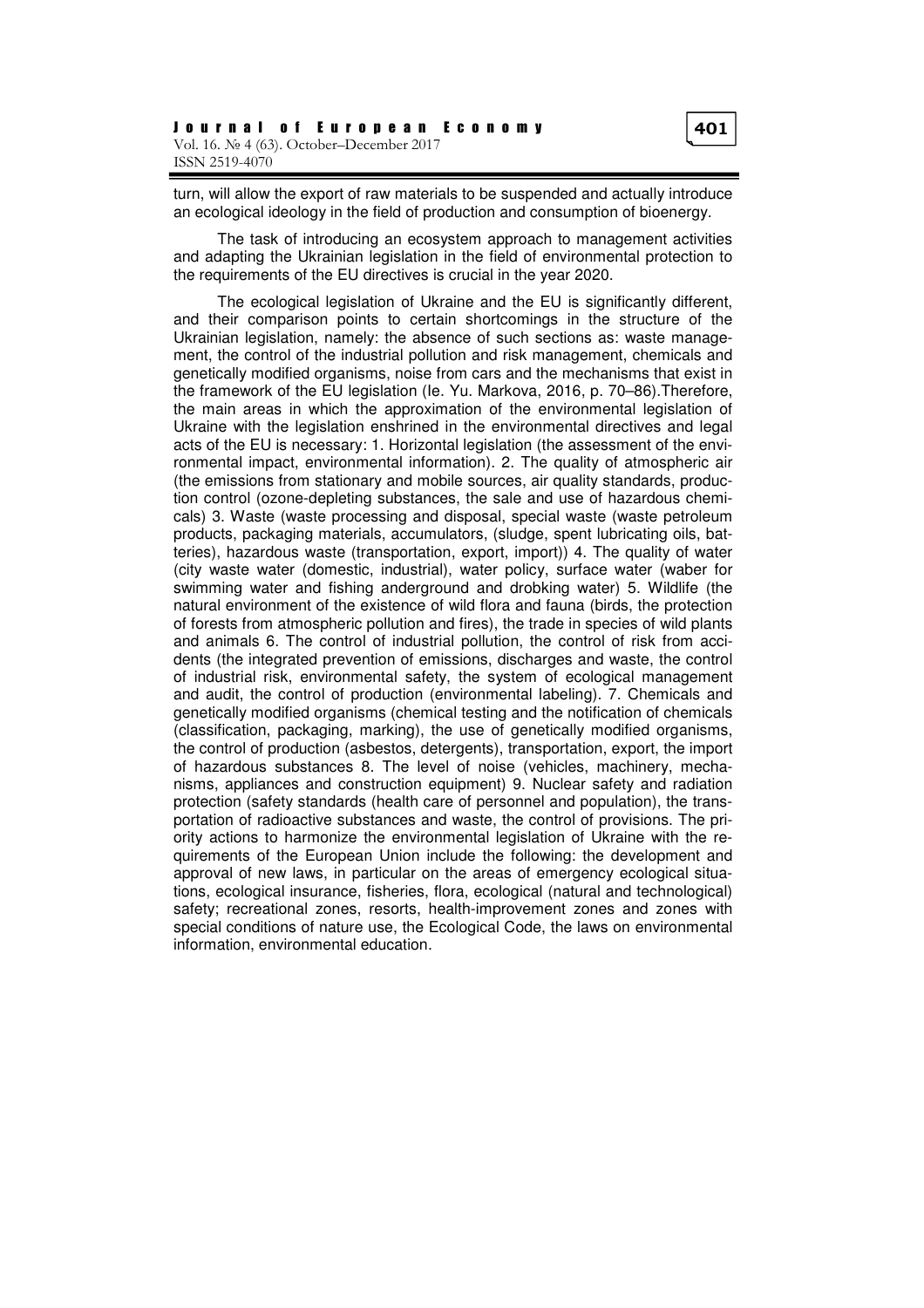402

I e v g e n i i a Markova, Tetyana Shestakovska The features of development of agricultural sector of economy of Ukraine in the conditions of euro integration

In general, it should be noted that, according to experts, the adaptation of the environmental legislation of Ukraine to the standards of the European Union may cost 50–100 billion euros (I. Gryshova, W. Strielkowski, S. Kalyugina , 2017, p. 174–185).

Agricultural products, especially the part used for food production, should be not only qualitative, but also environmentally safe for life and health. The pollution of agricultural products, which makes them unsafe for consumers, is carried out as a result of pollution of the air, water and soils, uncontrolled use of pesticides and agrochemicals, contamination of agricultural land with mineral fertilizers, pollution of land and products, including textiles, heavy metals; contamination with dioxins and other poisonous substances; genetically modified foods.

The indicators of environmental safety of agricultural products are their quality, environmental safety and environmental cleanliness. The responsibility for the sphere of ensuring the ecological safety of food products according to the legistation of Ukraine is intrusted with the producer, therefore, it is proposed to make amendments to the contract. 7, part 6 artide article 20 of the Law of Ukraine «On the Safety and Quality of Food Products» concerning the consolidation of the complete generalized list of rights and obligations of producers: preventive, in the field of consumer rights protection, organizational and liquidation.

Agroecology, in addition to agricultural practices, has great potential for ensuring the growth of agricultural production along side with genetic engineering, biotechnology of production. Moreover, this growth will not be accompanied by harmful effects on the natural environment (The report on the implementation in 2011 of the Law of Ukraine «On the main principles (strategy) of the state environmental policy for the period up to 2020», 2012, p. 73; I. Gryshova, W. Strielkowski, S. Kalyugina, 2017, pp. 174–185).

In the «Doing Business 2016» rating, Ukraine ranks 83 out of 189 seats (Poland-25, Germany-15), rising 4 positions compared to 2015. The exports of Ukrainian agricultural products to the European Union increased by \$ 68.2 million in 2016 and amounted to \$ 4.12 billion. It is reported by the press service of the Ministry of Agrarian Policy and Food of Ukraine. It is noted that in 2015 the deliveries to the European Union amounted to 26, 6% of all agrarian exports of the country. Mostly agricultural profucts were exported to the EU: Cereals (corn, wheat, barley) – 1279.5 million dollars; – Oil (sunflower, rapeseed, soya) – 1185 million dollars; – Seeds of oilseeds (flaxseeds or rape seeds, soybeans, sunflower seeds) –  $$$  587.5 million; – Residues and wastes of the food industry (cakes and other solid wastes obtained during the extraction of oil, soybean oil, waste from starch production, sugar, beet pulp, etc.) – \$ 439.2 million.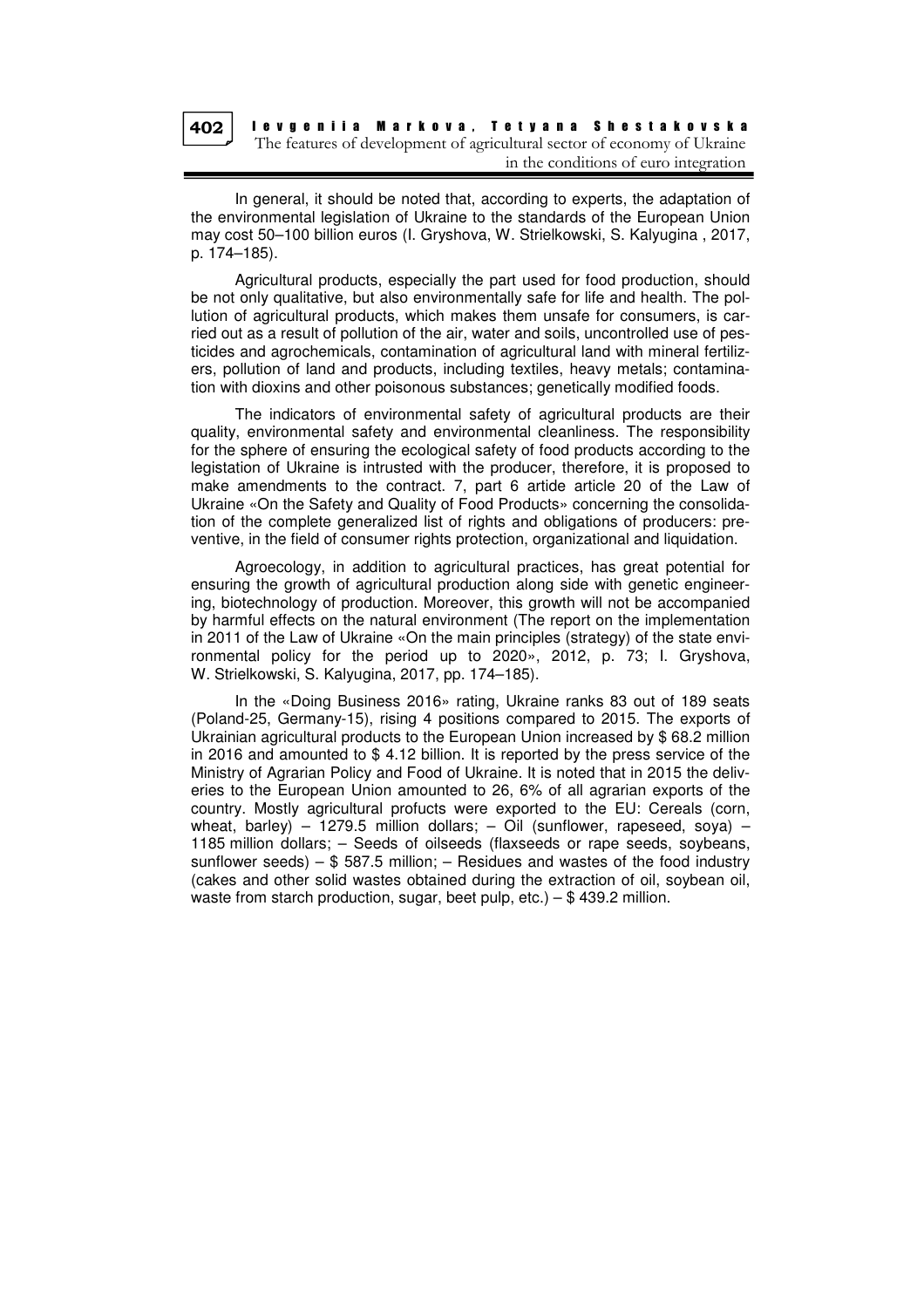#### Fig. 1

#### **Scientific approaches to the formation of the objectives of the ecological economy**



In 2016–2017, the marketing year compared with the previous period Ukraine increased sugar exports by 33 times – up to 344 thousand tons [8]. The main products of the Ukrainian export to European countries last year were (on cost indicators): cereals, oil, oilseeds, fruits and nuts. Also, among Ukrainian consumers, Ukrainian honey, meat, confectionery and juices were in great demand last year. Today we see an increase in the Ukrainian agrarian exports due to an increase in the supply of commodity groups such as sunflower oil by \$ 505 million, sunflower seeds by \$ 36.1 million, sugar by \$ 16.5 million. The most interesting for us is a significant increase in exports «Niche» fresh or processed products. Such as, for example, preserved tomatoes – by \$ 14.3 million, or twice, fresh and chilled vegetables  $-4$  times, cucumbers  $-2.7$  times, fresh fruits – 2.5 times, margarine products – 9 times, cocoa paste and cocoa butter, as well as ice cream, which in 2015 did not come to the EU at all. For Ukraine, this means a tendency towards diversification of the commodity structure of exports, which is a positive aspect. The imports of the European products to Ukraine also increased in 2016 and amounted to \$ 1904.5 million. The main products of import were food products such as sauces, coffee, tea and others – \$ 233.6 million, cocoa beans and chocolate  $-$  \$ 113.7 million, as well as cereals  $-$  \$ 105.6 million, etc.

The trade surplus of bilateral agricultural trade between Ukraine and the EU in 2016 amounted to over \$ 2.3 billion. The foreign trade turnover of agricul-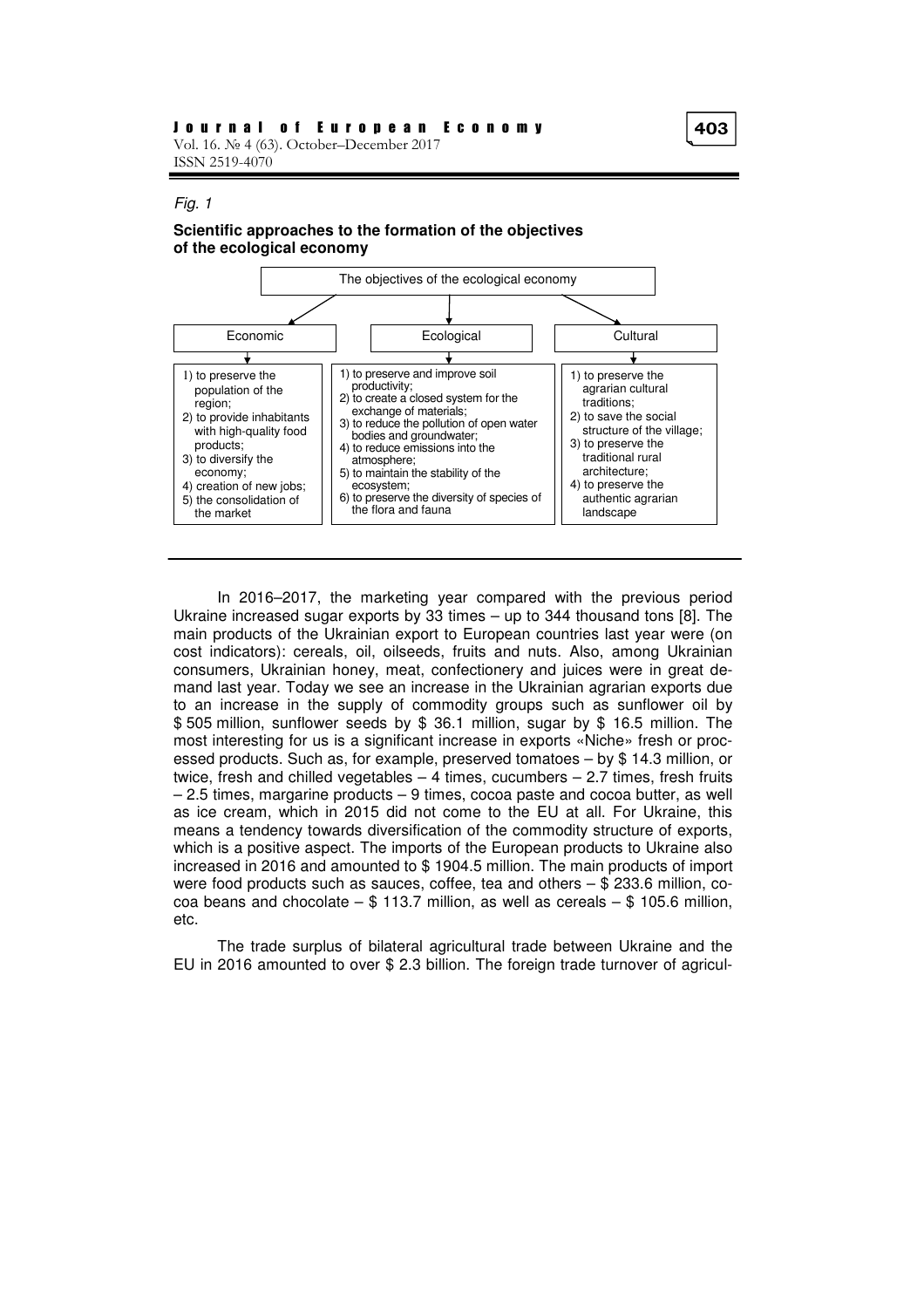

I e v g e n i i a Marko v a , T e t y a n a S h e s t a k o v s k a The features of development of agricultural sector of economy of Ukraine in the conditions of euro integration

tural products between Ukraine and the EU countries amounted to \$ 6182.9 million in 2016. The major trade partners with the largest share in trade are: Spain - 15, 3%, Poland – 14.3%, the Netherlands – 14%, Italy – 12.6%, Germany – 10.1%, France – 8.4%, Belgium – 3.2%, Great Britain – 3%, Portugal – 2.7%, Romania – 2.2%, Greece –  $2%$ , Hungary -1.96% (The official site of the Ministry of Economic Development and Trade of Ukraine [Electronic resource]).

Gradually, go away references to the past, mainly aimed at economic results and the implementation of scientific advances, innovative technologies without taking into account the priority of the development of environmental and social factors. According to many scholars, all signs of an ecological crisis are observed in Ukraine, which is already considered as a crisis of the philosophy of being, the crisis of spirituality. The environmental degradation is the consequence of not only anthropogenic pressure on it, but also the impoverishment of the morality of the society, short-sightedness as for the future conflicts of an established standard of living. In this view, the main directions of the science of agroecology are at the forefront of overcoming the environmental problems in the agrarian sector (I. Yu. Gryshova, T. L. Shestakovska, 2017, p. 128–133; S. S. Stoyanova-Koval, 2016, p. 31–36).

Agroecology in the current difficult ecological and economic conditions should define a strategy for the development of agrarian production, aimed at preserving and reproducing, first of all, soil, water and biological resources, protecting the natural environment and providing people with high-quality food products in the necessary quantity.

By defining agroecology as a comprehensive and interdisciplinary science, ignoring its biogeochemical component is becoming increasingly irrelevant. The biocentric strategy of agriculture, as a condition for the formation of a balanced nature, utilization requires a comprehensive study of the living matter of the agrosphere.

For the evaluation and forecasting of agroecological processes it is important to calculate the coefficients of biogenic and physico-chemical migration of nutritive chemical elements – the coefficients of their biogenic accumulation, concentration, the coefficients of water mobility. The scientific value of the State monitoring of the lands can increase tenfold if we pass from the administrative and agro-soil zoning to the natural-functional, as well as increase the nonparametric part of the agro-chemical passport of the field and the number of investigated chemical elements-biofilms. The methodology of biogeochemical zoning makes it possible to estimate and predict the consequences of the ecological danger of most chemical elements for living organisms and endemic diseases of the population and is a significant criterion for shaping the territorial prospects for the development of food industry (L. M. Naumova, O. B. Naumov, V. V. Lebedeva, 2016, p. 38–42).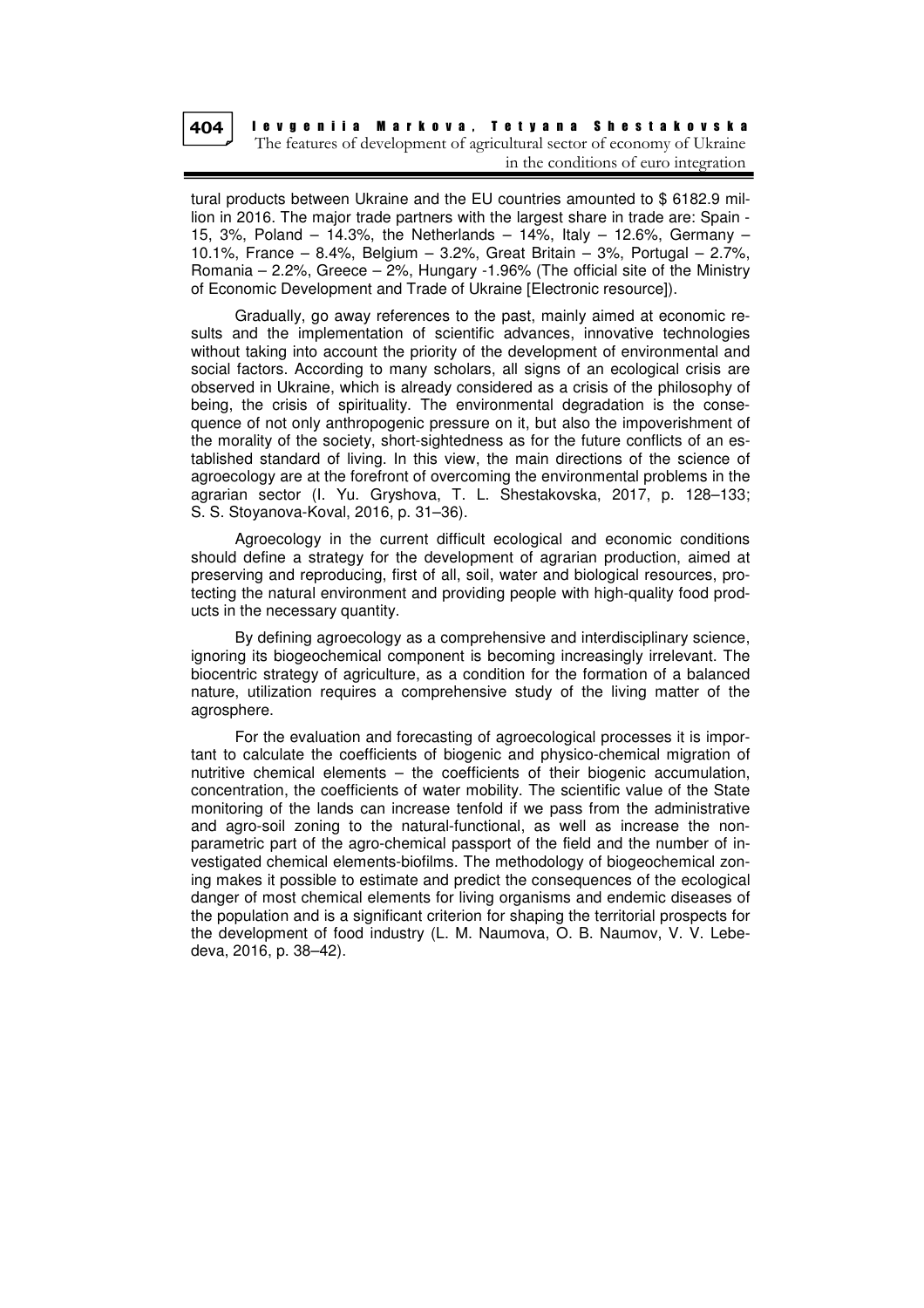### The conclusions and perspectives of further re-

search in this direction. The domestic agrarian policy needs to be interpreted from the standpoint of the triple approach, which is widely used in the EU member states and takes into account the importance of not only economic, but also social and ecological components of the national economy, meets the requirements of the EU and confirms the overwhelming influence on the efficiency of agrarian production of a balanced system of measures and means of the state influence in close connection with rural development, agro-ecological requirements, full protection of the rural population and be continued to explore. The implementation of the proposed socio-economic and environmental priorities will provide an opportunity for an adequate transition of the agrarian sector of the economy to the European agrarian model of development and will promote the competitiveness of agriculture in the medium and long-term perspective of eurointegration.

### References

- 1. Kolenov, A. N. (2014). International cooperation in the field of environmental protection as a mechanism for the formation of state environmental policy. The bulletin of the state and municipal government: cult-prosv. and educational. Journal. Orel. publisher A. Vorobjov,. No. 1., p. 108–113.
- 2. Gryshova, I. Yu. (2016). Competitiveness of agricultural enterprises as a key factor in sustainable development of agricultural sector. I. Yu. Gryshova, O. V. Mityay, T. M. Gnatyeva. Ukrainian Journal of Applied Economics. Volume 1., No. 2., p.p. 25–35. (In Ukreainian).
- 3. The Law of Ukraine «On the main principles (strategy) of the state environmental policy of Ukraine for the period till 2020» dated December 21, 2010, No. 2818-VI. [Electronic resource]. Retrieved from: http://zakon2.rada.gov.ua/ laws/show/2818-17/
- 4. Zinchuk, T. O. (2007). Food safety in the context of the European integration course of Ukraine: internal and external manifestations. Economics: the problems of theory and practice: Collection of scientific works. Dnipropetrovsk: DNU, Issue. 225, Volume. ІІІ., p. 595–603.
- 5. Markova, Ie.Yu. (2016). The strategic management of the production and economic activity of enterprises of the fishing industry: the problems of theory and practice. Monograph. Kherson: Ayalant, p. 70–86.